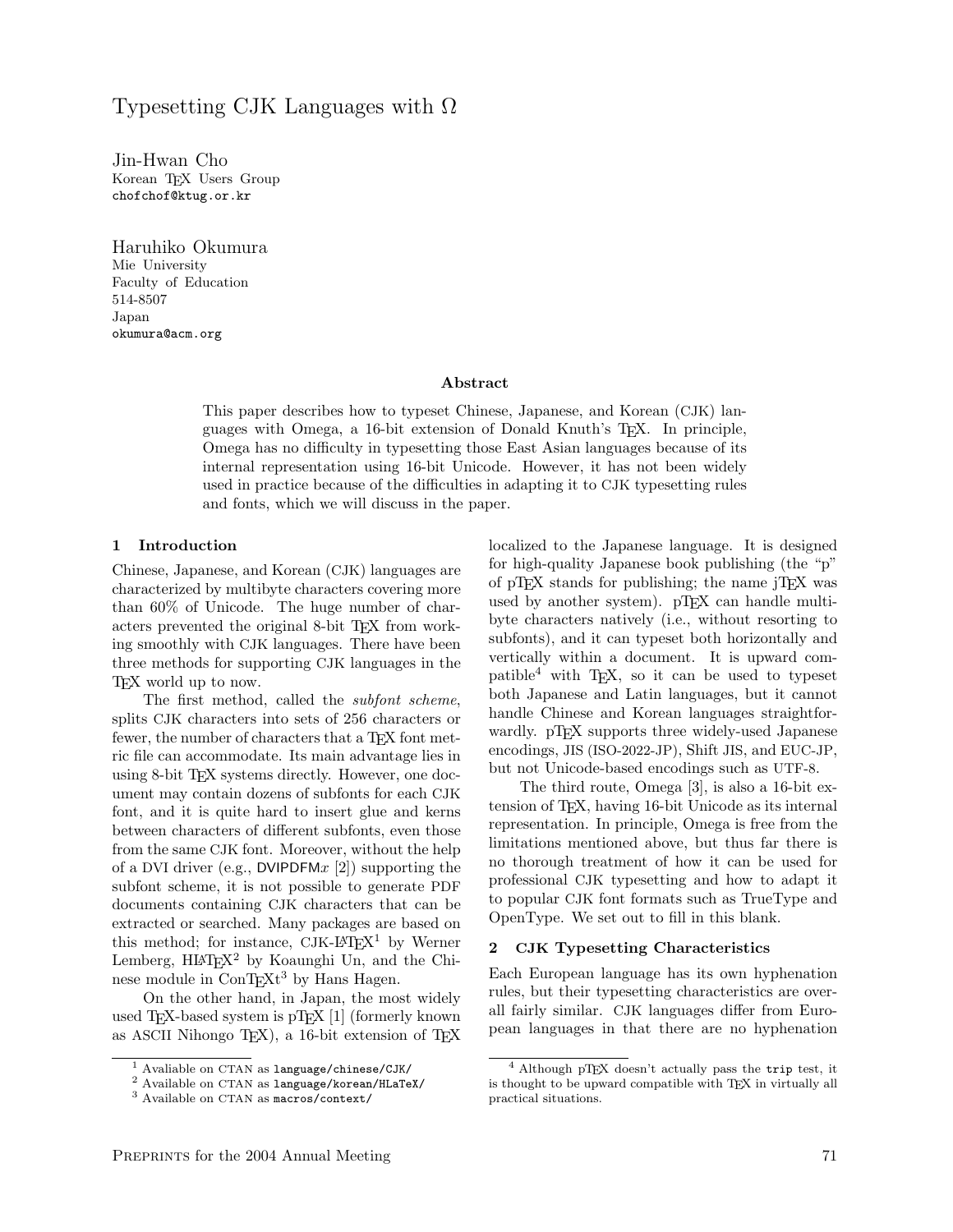rules. All CJK languages allow line breaking almost anywhere, without a hyphen. This characteristic is usually implemented by inserting appropriate glues between CJK characters.

One fine point is the treatment of blank spaces and end-of-line (EOL) characters. Korean uses blank spaces to separate words, but Chinese and Japanese rarely use blank spaces. An EOL character is converted in T<sub>E</sub>X to a blank space and then to a skip, which is unnecessary for Chinese and Japanese typesetting. To overcome this problem, pT<sub>F</sub>X ignores an EOL when it follows a CJK character.

Moreover, whereas Korean uses Latin punctuation marks (periods, commas, etc.), Chinese and Japanese use their own punctuation symbols. These CJK punctuation symbols need to be treated somewhat differently from ordinary characters. The appropriate rules are described in this paper.

# 3 CJK Omega Translation Process

We introduce here the CJK Omega Translation Pro- $\cos (CJK-ΩTP)<sup>5</sup>$  developed by the authors to implement the CJK typesetting characteristics mentioned above.

An Omega Translation Process (ΩTP) is a powerful preprocessor, which allows text to be passed through any number of finite state automata, which can achieve many different effects. Usually it is quite hard or impossible to do the same work with other TEX-based systems.

For each CJK language, the CJK-ΩTP is divided into two parts. The first  $\Omega$ TP (boundCJK. otp) is common to all CJK languages, and controls the boundaries of blocks consisting of CJK characters and blank spaces. The second  $\Omega$ TP (one of interCHN.otp, interJPN.otp, and interKOR.otp) is specific to each language, and controls typesetting rules for consecutive CJK characters.

# 4 Common Typesetting Characteristics

The first task of boundCJK.otp is to split the input stream into CJK blocks and non-CJK blocks, and insert glue (\boundCJKglue) in between to allow line breaking.

However, combinations involving some Latin and CJK symbols (quotation marks, commas, periods, etc.), do not allow line breaking. In this case, \boundCJKglue is not inserted so that the original line breaking rule is applied. This corresponds to pTEX's primitives \xspcode and \inhibitxspcode.

boundCJK.otp defines seven character sets; the role of each set is as follows.

- 1. {CJK} is the set of all CJK characters; its complement is denoted by  $\hat{C}$ CJK $\}$ .
- 2. {XSPCODE1} (e.g.,  $([{\iota}])$  is the subset of  $\widehat{\iota}$ CJK} such that \boundCJKglue is inserted only between {CJK} and {XSPCODE1} in this order.
- 3.  $\{XSPCODE2\}$  (e.g., )] $\}'$ ;,.) is the subset of ^{CJK} such that \boundCJKglue is inserted only between {XSPCODE2} and {CJK} in this order.
- 4. {XSPCODE3} (e.g.,  $0-9$  A-Z a-z) is the subset of  $\widehat{CJK}$  such that **\boundCJKglue** is inserted between {CJK} and {XSPCODE3}, irrespective of the order. )\*+,-.#\$
- 5. {INHIBITXSPCODEO}  $(e.g., -\neg \cdots \ncong)$  is the subset of {CJK} not allowing \boundCJKglue between {INHIBITXSPCODE0} and ^{CJK}, irrespective of the order.
- 6.  $\{INHIBITXSPCODE1\}$   $(e.g., \quad , \quad \rangle \quad \$   $\| \quad \| \quad \$  ),  $\frac{1}{2}$  for  $\frac{1}{2}$  not allowing \boundCJKglue between  $\hat{C}$ CJK} and {INHIBITXSPCODE1} in this CJK right parentheses and periods) is the suborder.
- $7.$  {INHIBITXSPCODE2}  $(e.g., \quad \langle \ \langle \ \Gamma \ \vert \ \in \ \langle \ \vert \ ,$ /012 {CJK} not allowing \boundCJKglue in between CJK left parentheses) is the subset of {INHIBITXSPCODE2} and ^{CJK} in this order.

The second task of boundCJK.otp is to enclose each CJK block in a group  $\{\setminus \mathsf{selectCJKfont}_\sqcup$ . . . }', and convert all blank spaces inside the block to the command \CJKspace.

The command \selectCJKfont switches to the appropriate CJK font, and \CJKspace is defined to be either a \space (for Korean) or \relax (for Chinese and Japanese) according to the selected language.

Note that if the input stream starts with blank spaces followed by a CJK block or ends with a CJK block followed by blank spaces, then these spaces must be preserved regardless of the language, because of math mode:

{{CJK} {SPACE} \$...\$ {SPACE} CJK}}

and restricted horizontal mode:

\hbox{{SPACE} {CJK} {SPACE}}

# 5 Language-dependent Characteristics

The line breaking mechanism is common to all of the language-dependent ΩTPs (interCHN.otp, interJPN. otp, and interKOR.otp). The glue \interCJKglue is inserted between consecutive CJK characters, and its role is similar to the glue \boundCJKglue at the boundary of a CJK block.

<sup>5</sup> Available at http://project.ktug.or.kr/omega-cjk/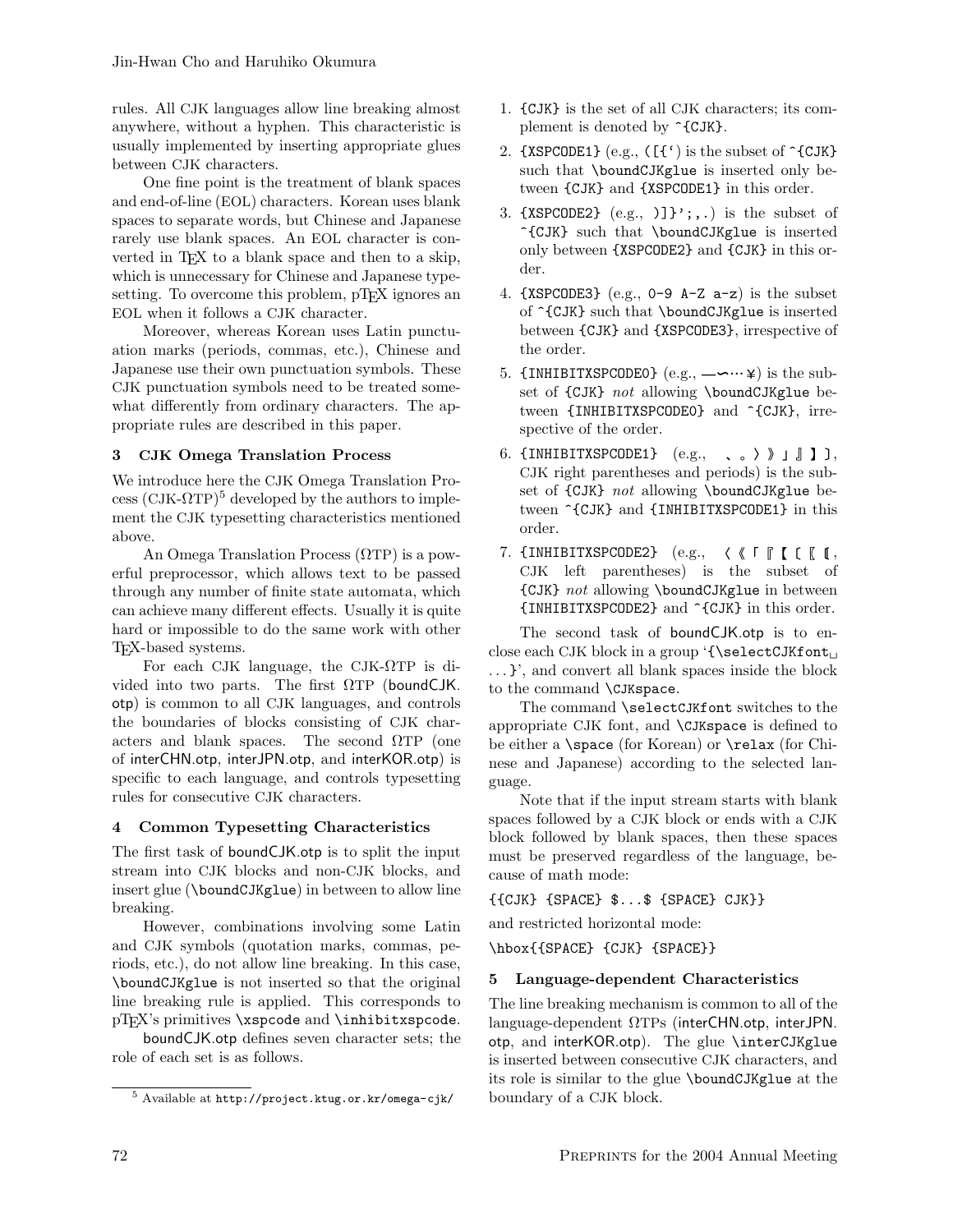Some combinations of CJK characters do not allow line breaking. This is implemented by simply inserting a \penalty 10000 before the relevant \interCJKglue. In the case of boundCJK.otp, however, no \boundCJKglue is inserted where line breaking is inhibited.

The CJK characters not allowing line breaking are defined by the following two classes in interKOR. otp for Korean typesetting.

- 1. {CJK\_FORBIDDEN\_AFTER} does not allow line breaking between {CJK\_FORBIDDEN\_AFTER} and {CJK} in this order.
- 2. {CJK\_FORBIDDEN\_BEFORE} does not allow line breaking in between {CJK} and {CJK\_FORBIDDEN\_BEFORE} in this order.

On the other hand, interJPN.otp defines six classes for Japanese typesetting, as discussed in the next section.

# 6 Japanese Typesetting Characteristics

Most Japanese characters are designed on a square 'canvas'. pTEX introduced a new length unit, zw (for zenkaku width, or full-width), denoting the width of this canvas. The CJK- $\Omega$ TP defines  $\chi$ zw to denote the same quantity.

For horizontal (left-to-right) typesetting mode, the baseline of a Japanese character typically divides the square canvas by 0.88 : 0.12. If Japanese and Latin fonts are typeset with the same size, Japanese fonts appear larger. In the sample shown in Figure 1, Japanese characters are typeset 92.469 percent the size of Latin characters, so that  $10 \text{ pt} (1 \text{ in } =$ 72.27 pt) Latin characters are mixed with 3.25 mm  $(= 13 \text{ Q}; 4 \text{ Q} = 1 \text{ mm})$  Japanese characters. Also, Japanese and Latin words are traditionally separated by about 0.25 zw, though this space is getting smaller nowadays.



Figure 1: The width of an ordinary Japanese character, 1 zw, is set to 92.469% the design size of the Latin font, and a gap of 0.25 zw is inserted. The baseline is set to 0.12 zw above the bottom of the enclosing squares.

Some characters (such as punctuation marks and parentheses) are designed on a half-width canvas: its width is 0.5 zw. For ease of implementation, actual glyphs may be designed on square canvases. We can use the virtual font mechanism to map the logical shape and the actual implementation.

interJPN.otp divides Japanese characters into six classes:

- 1. Left parentheses: ' " (  $[$   $[$   $\langle$   $\langle$   $\lceil$   $\lceil$   $\lceil$ Half width, may be designed on square canvases flush right. In that case we ignore the left half and pretend they are half-width, e.g., \hbox to 0.5zw{\hss}. If a class-1 character is followed by a class-3 character, then an \hskip 0.25zw minus 0.25zw is inserted in between.
- 2. Right parentheses:  $\langle , ' " )$   $]$   $]$   $\rangle$   $\rangle$   $]$   $]$ Half width, may be designed flush left on square canvases. If a class-2 character is followed by a class-0,  $-1$ , or  $-5$  character, then an \hiskip 0.5zw minus 0.5zw is inserted in between. If a class-2 character is followed by a class-3 character, then a \hskip 0.25zw minus 0.25zw is inserted in between.
- 3. Centered points:  $\cdot$ :

Half width, may be designed centered on square canvases. If a class-3 character is followed by a class-0, -1, -2, -4, or -5 character, then an \hskip 0.25zw minus 0.25zw is inserted in between. If a class-3 character is followed by a class-3 character, then an \hskip 0.5zw minus 0.25zw is inserted in between.

4. Periods: 。.

Half width, may be designed flush left on square canvases. If a class-4 character is followed by a class-0,  $-1$ , or  $-5$  character, then an \hiskip 0.5zw is inserted in between. If a class-4 character is followed by a class-3 character, then an \hskip 0.75zw minus 0.25zw is inserted in between.

5. Leaders: ―…‥

Full width. If a class-5 character is followed by a class-1 character, then an \hskip 0.5zw minus 0.5zw is inserted in between. If a class-5 character is followed by a class-3 character, then an \hskip 0.25zw minus 0.25zw is inserted in between. If a class-5 character is followed by a class-5 character, then a \kern 0zw is inserted in between.

0. Class-0: everything else.

Full width. If a class-0 character is followed by a class-1 character, then an \hskip 0.5zw minus 0.5zw is inserted in between. If a class-0 character is followed by a class-3 character, then an \hskip 0.25zw minus 0.25zw is inserted in between.

Chinese texts can be typeset mostly with the same rules. An exception is the comma and the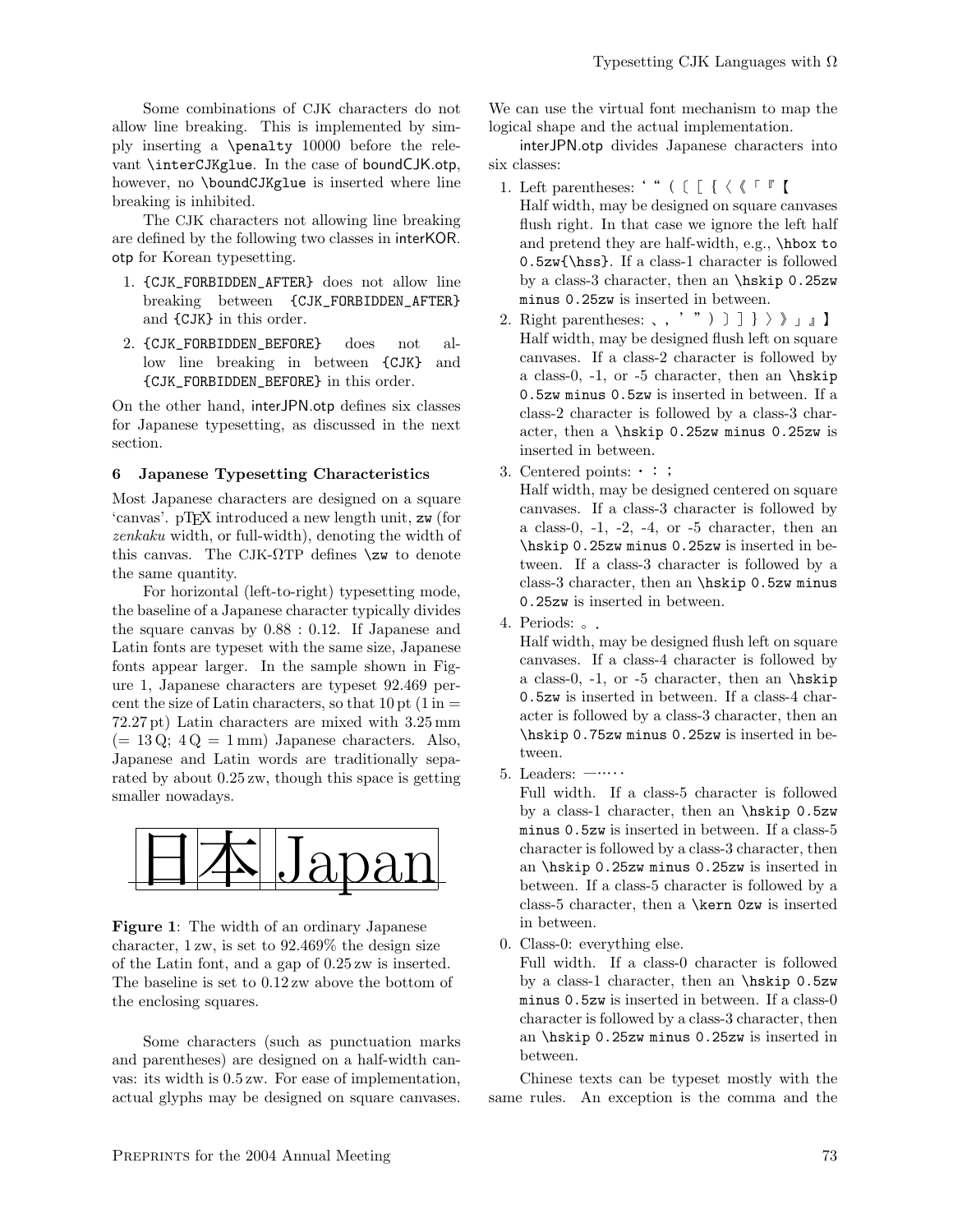period of Traditional Chinese. These two letters are designed at the center of the square canvas, so they should be treated as Class-3 characters.

#### Example: Japanese and Korean  $\overline{7}$

Let us discuss how to use  $CJK- $\Omega$ TP in a practical$ situation. Figure 2 shows sample output containing both Japanese and Korean characters, which is typeset by Omega with the CJK- $\Omega$ TP and then processed by  $DVIPDFMx$ .

TFX はスタンフォード大学のクヌース教授に よって開発された組版システムであり、組版の 美しさと強力なマクロ機能を特徴としている。

TFX은 스탠포드 大學의 크누스 敎授에 의해 開 發된 組版 시스템으로, 組版의 美와 强力한 매크 로 機能이 特徵이다.



The source of the sample above was prepared with the text editor Vim as shown in Figure 3. Here, the UTF-8 encoding was used to see Japanese and Korean characters at the same time. Note that the backslash character  $(\setminus)$  is replaced with the ven currency symbol in Japanese fonts.

```
¥input omega-cjk-sample
¥hsize=75mm ¥parindent=¥zw
{¥japanese
¥TeXはスタンフォード大学のクヌース教授によって
開発された組版システムであり、組版の美しさと強
力なマクロ機能を特徴としている。
¥par¥vskip 10pt
∤¥korean
¥TeX은 스탠포드 大學의 크누스 敎授에 의해 開發
된 組版 시스템으로, 組版의 美와 强力한 매크로
機能이 特徵이다.
\mathcal{L}_{\mathcal{L}}¥bye
```
**Figure 3:** Sample CJK- $\Omega$ TP source.

The first line in Figure 3 calls another TFX file omega-cik-sample.tex which starts with the following code, which loads<sup>6</sup> the CJK- $\Omega$ TP.

```
\ocp\OCPindefault=inutf8
\ocp\0CPboundCJK=boundCJK
\ocp\OCPinterJPN=interJPN
\ocp\OCPinterKOR=interKOR
```
Note that inutf8.otp has to be loaded first to convert the input stream encoded with UTF-8 to UCS-2, the 16-bit Unicode.

\ocplist\CJKOCP=

```
\addafterocplist 1 \OCPboundCJK
  \addafterocplist 1 \OCPindefault
 \nullocplist
\ocplist\JapaneseOCP=
  \addbeforeocplist 2 \OCPinterJPN \CJKOCP
\ocplist\KoreanOCP=
  \addbeforeocplist 2 \OCPinterKOR \CJKOCP
```
The glues \boundCJKglue and \interCJKglue for CJK line breaking mechanism are defined by new skip registers to be changed later according to the language selected.

\newskip\boundCJKskip % defined later \def\boundCJKglue{\hskip\boundCJKskip} \newskip\interCJKskip % defined later \def\interCJKglue{\hskip\interCJKskip}

Japanese typesetting requires more definitions to support the six classes defined in interJPN.otp.

```
\newdimen\zw \zw=0.92469em
\def\halfCJKmidbox#1{\leavevmode%
  \hbox to .5\zw{\hss #1\hss}}
\def\halfCJKleftbox#1{\leavevmode%
  \hbox to .5\zw{#1\hss}}
\def\halfCJKrightbox#1{\leavevmode%
 \hbox to .5\zw{\hss #1}}
```
Finally, we need the commands \japanese and \korean to select the given language. These commands have to include actual manipulation of fonts, glues, and spaces.

```
\font\defaultJPNfont=omrml
\def\japanese{%
  \clearocplists\pushocplist\JapaneseOCP
  \let\selectCJKfont\defaultJPNfont
  \let\CJKspace\relax % remove spaces
  \boundCJKskip=.25em plus .15em minus .06em
  \interCJKskip=0em plus .1em minus .01em
ł
\font\defaultKORfont=omhysm
\def\korean{%
  \clearocplists\pushocplist\KoreanOCP
  \let\selectCJKfont\defaultKORfont
  \let\CJKspace\space % preserve spaces
  \boundCJKskip=0em plus .02em minus .01em
  \interCJKskip=0em plus .02em minus .01em
```
}

It is straightforward to extend these macros to create a IATFX (Lambda) class file.

#### **CJK Font Manipulation** 8

At first glance, the best font for Omega seems to be the one containing all characters defined in 16-bit Unicode. In fact, such a font cannot be constructed.

 $6$  Omega requires the binary form of  $\Omega$ TP files compiled by the utility otp2ocp included in the Omega distribution.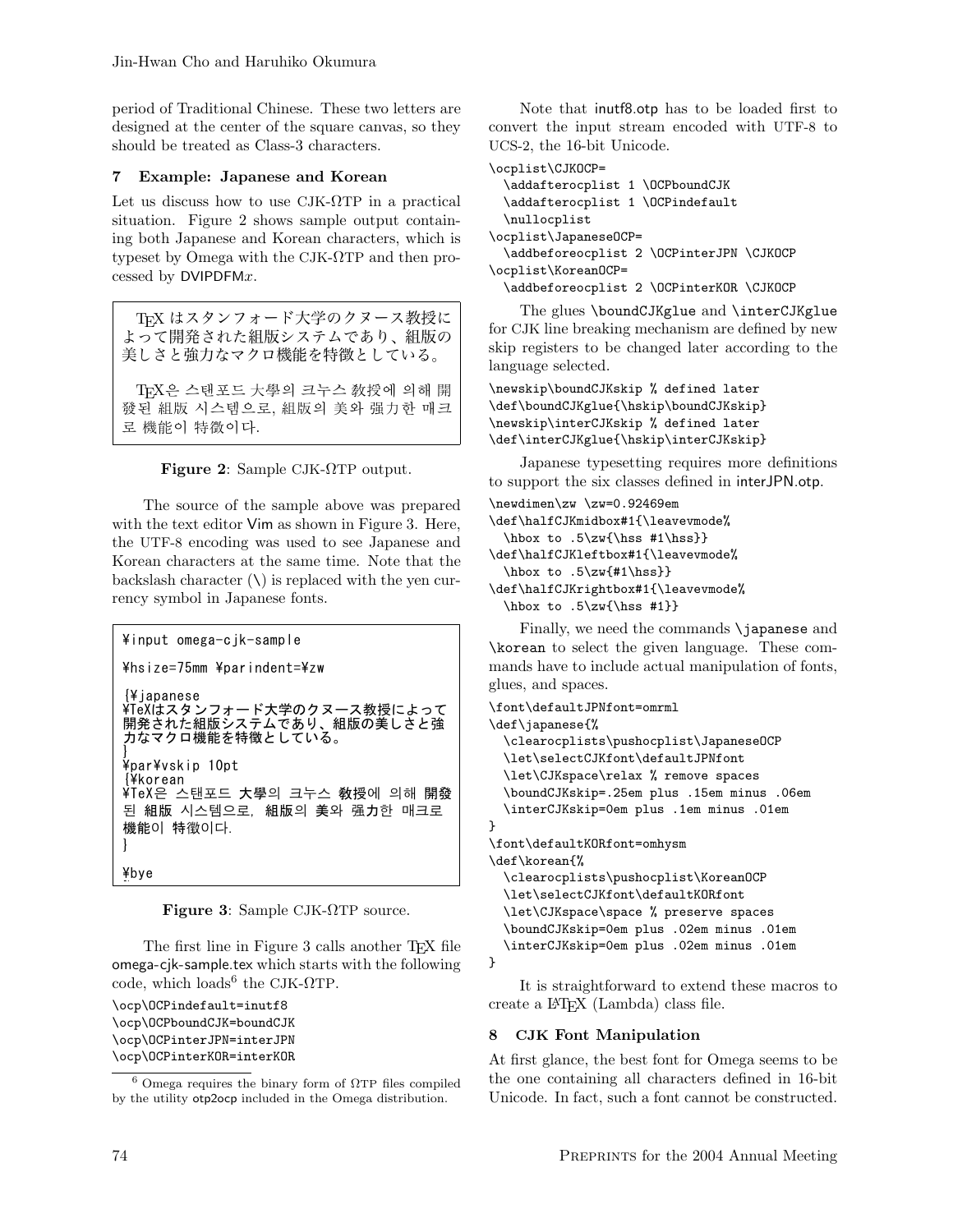There are several varieties of Chinese letters: Traditional letters are used in Taiwan and Korea, while simplified letters are now used in mainland China. Japan has its own somewhat simplified set. The glyphs are significantly different from country to country.

Unicode unifies these four varieties of Chinese letters into one, if they look similar. They are not identical, however. For example, the letter 'bone' has the Unicode point 9AA8, but the top part of the Chinese Simplified letter and the Japanese letter are almost mirror images of each other, as shown in Figure 4. Less significant differences are also distracting to native Asian readers. The only way to overcome this problem is to use different CJK fonts according to the language selected.



(a) Chinese Simplified

Figure 4: Two letters with the same Unicode point.

OpenType (including TrueType) is the most popular font format for CJK fonts. However, it is neither easy nor simple, even for TEX experts, to generate OFM and OVF files from OpenType fonts.

The situation looks simple for Japanese and Chinese fonts, having fixed width, because one (virtual) OFM is sufficient which can be constructed by hand. However, Korean fonts have proportional width. Since most of the popular Korean fonts are in OpenType format, a utility that extracts font metrics from OpenType fonts is required.

There are two patches of the ttf2tfm and ttf2pk utilities<sup>7</sup> using the freetype library. The first, $8 \text{ writ-}$ ten by one of the authors, Jin-Hwan Cho, generates OFM and OVF files from TrueType fonts (not Open-Type fonts). The other,<sup>9</sup> written by Won-Kyu Park, lets ttf2tfm and ttf2pk run with OpenType (including TrueType) fonts with the help of the freetype2 library. Moreover, two patches can be used together.

Unfortunately, ovp2ovf 2.0 included in recent TEX distributions (e.g.,  $teTeX\ 2.x$ ) does not seem to work correctly, so the previous version  $1.x$  must be used.

#### 9 Asian Font Packs and DVIPDFM $x$

A solution avoiding the problems mentioned above is to use the CJK fonts included in the Asian font packs of Adobe (Acrobat) Reader as non-embedded fonts when making PDF output.

It is well known that Adobe Reader can display and print several common fonts even if they are not embedded in the document. These are fourteen base Latin fonts, such as Times, Helvetica, and Courier and several CJK fonts, if Asian font packs $10$  are installed. These packs have been available free of charge since the era of Adobe Acrobat Reader 4. Four are available: Chinese Simplified, Chinese Traditional, Japanese, and Korean. Moreover, Adobe Reader 6 downloads the appropriate font packs on demand when a document containing non-embedded CJK characters is opened. Note that these fonts are licensed solely for use with Adobe Readers.

Professional CJK typesetting requires at least two font families: serif and sans serif. As of Adobe Acrobat Reader 4, Asian font packs, except for Chinese Simplified, included both families, but newer packs include only a serif family. However, newer versions of Adobe Reader can automatically substitute a missing CJK font by another CJK font installed in the operating system, so displaying both families is possible on most platforms.

If the CJK fonts included in Asian font packs are to be used, there is no need to embed the fonts when making PDF output. The PDF file should contain the font names and code points only. Some 'generic' font names are given in Table 1, which can be handled by Acrobat Reader 4 and later. However, these names depend on the PDF viewers.<sup>11</sup> Note that the names are not necessarily true font names. For example, Ryumin-Light and GothicBBB-Medium are the names of commercial (rather expensive) Japanese fonts. They are installed in every genuine (expensive) Japanese PostScript printer. PDF readers and PostScript-compatible low-cost printers accept these names but use compatible typefaces instead.

While T<sub>F</sub>X generates DVI output only, pdfT<sub>F</sub>X generates both DVI and PDF output. But Omega and pTEX do not have counterparts generating PDF

<sup>7</sup> Available from the FreeType project, http://www. freetype.org.

<sup>8</sup> Available from the Korean TEX Users group, http://ftp.ktug.or.kr/pub/ktug/freetype/contrib/ ttf2pk-1.5-20020430.patch.

<sup>9</sup> Available as http://chem.skku.ac.kr/∼wkpark/ project/ktug/ttf2pk-freetype2 20030314.tgz.

<sup>10</sup> Asian font packs for Adobe Acrobat Reader 5.x and Adobe Reader 6.0, Windows and Unix versions, can be downloaded from http://www.adobe.com/products/ acrobat/acrrasianfontpack.html. For Mac OS, an optional component is provided at the time of download.

<sup>11</sup> For example, these names are hard coded in the executable file of Adobe (Acrobat) Reader, and each version has different names.